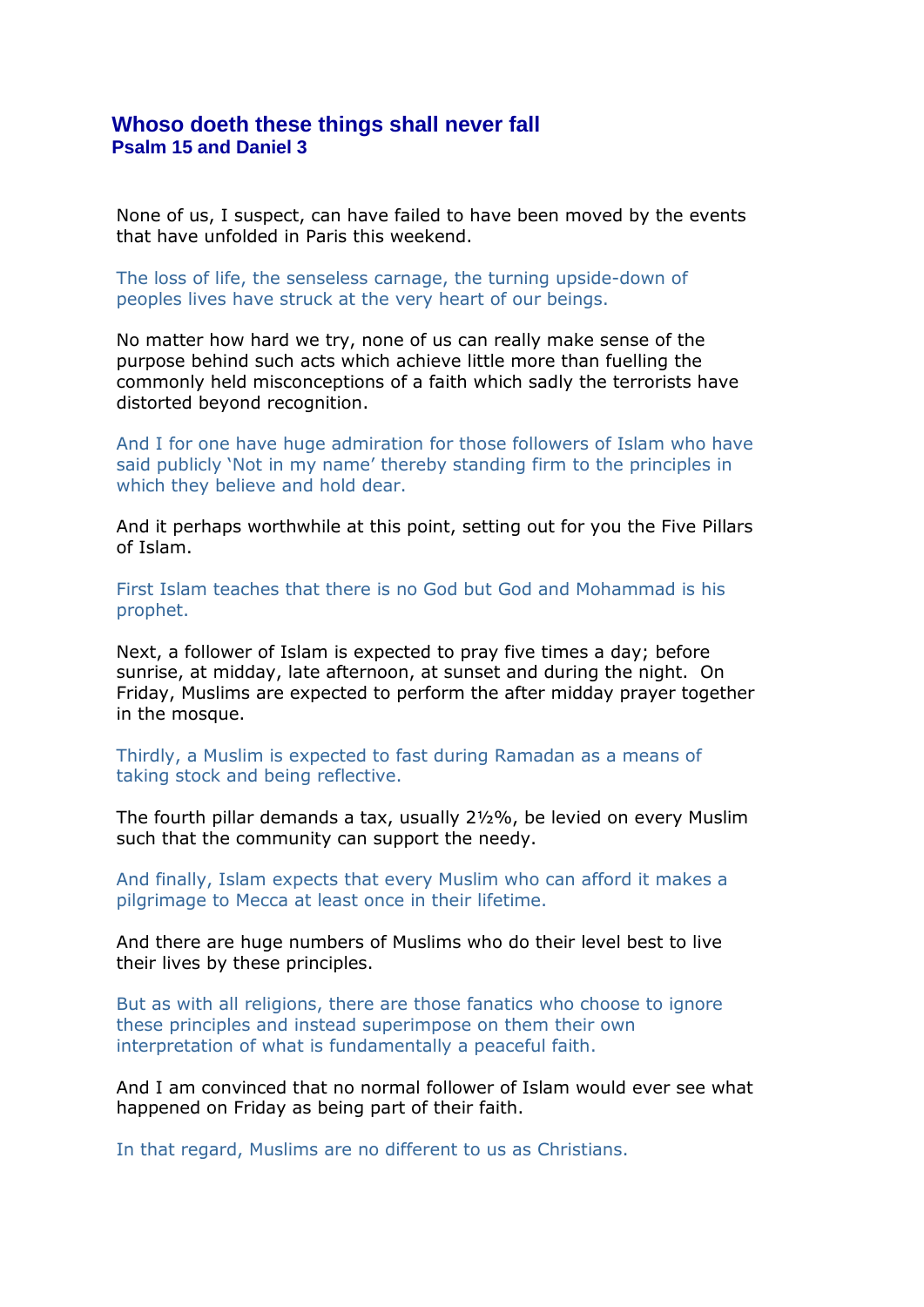They, and we, have to accept that there comes a point at which we each have to decide whether or not we are going to stand up for what we believe in or whether we are going to allow our values to be overridden.

Taking a stand is something that runs as a theme through the offerings from the Old Testament tonight.

Let's start with that wonderful and amazing story from the time of King Nebuchadnezzar.

As we heard, Nebuchadnezzar was a very vain man and he had a huge statue made of himself; it was a 30 metres high and 3 metres wide. Everybody had to worship it whenever he told the band to play a fanfare.

There were, however, 3 Jewish prisoners Shadrach, Meshach and Abednego who refused to do as Nebuchadnezzar demanded because they worshipped their own God who they believed to be the one true God.

And for their refusal Shadrach, Meshach and Abednego were thrown into the furnace and left to their fate.

But, as the story runs, God sent an angel to care for them and much to Nebuchadnezzar's surprise, they were unhurt.

The moral of the tale is clear; Shadrach Meshach and Abednego were saved because they refused to go against what they believed.

They stood up for what they believed to be true.

There is an echo of that principle in tonight's Psalm. You might like to have it front of you as I speak.

There a few Psalms crisper than Psalm 15.

In it and in just five verses the author of it manages to provide a character study of the person who is entitled to *'dwell in God's tabernacle'*.

And he does it by focussing on such a person's deeds, words and thoughts.

So let's look briefly at each in turn.

Firstly then, this person *'doeth what is right…'*

Here then is someone of principle. Someone with strong beliefs about what is right and what is wrong. Moreover this person makes a sincere effort to live according to these convictions.

He or she has learned to say 'No' to temptation.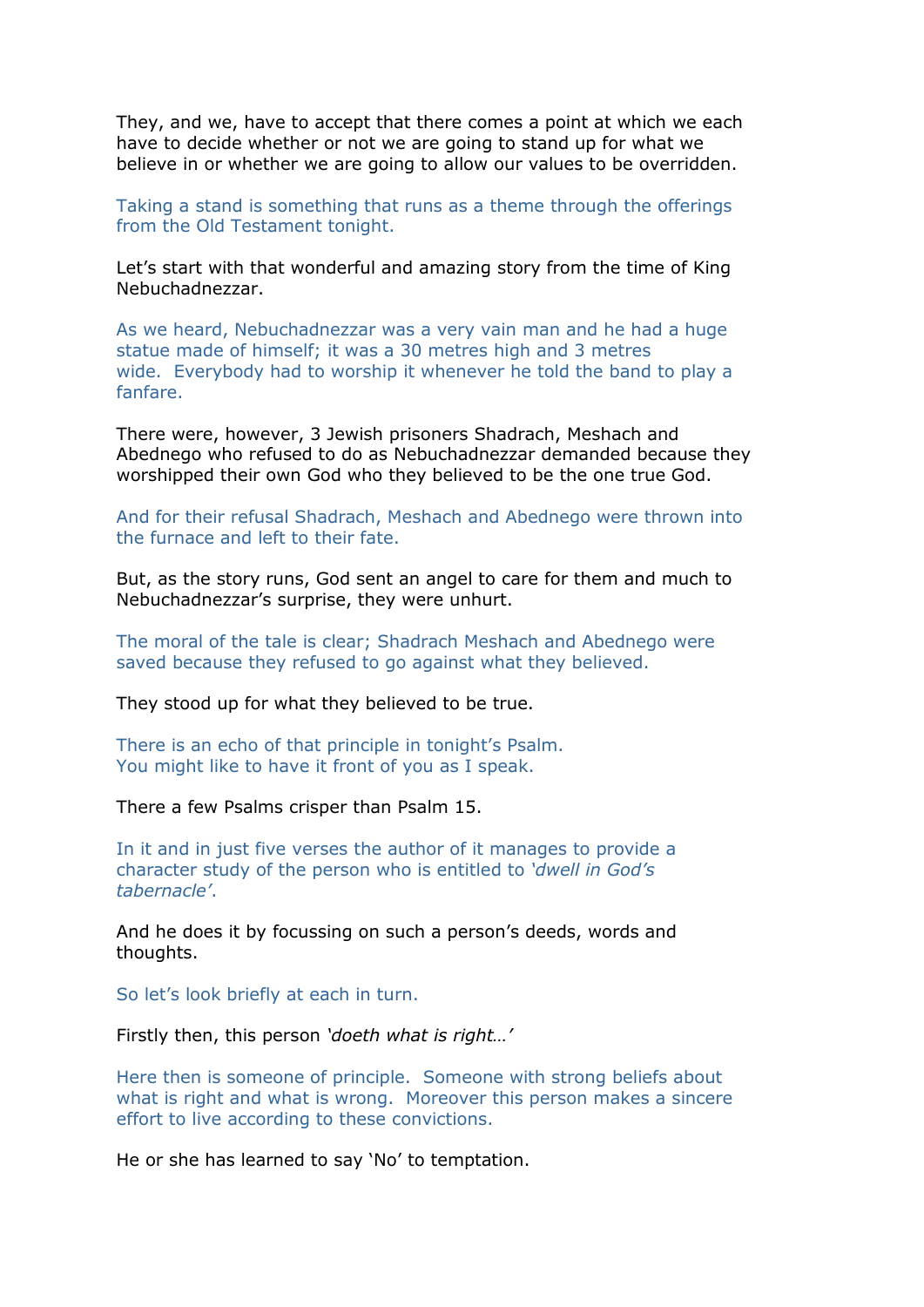The trouble is that we live in a world which is awash with moral chaos, a world where decisions are dictated by an amalgam of self-interest, the impulse of the moment and a vague notion of 'what everybody else does'.

We should not be surprised then to find that petty cheating, fiddling and lying are regarded as being acceptable forms of behaviour by a great number of people.

Here the question for each one of us is 'are we any different' to that norm?

Next then, are these person's words.

The psalmist says that the person who is entitled to '…*dwell in God's tabernacle' '…speaketh the truth'*

Our language, that most extraordinary and wonderful of God-given gifts to mankind, was designed to facilitate the communication of truth.

But tragically, in the mouths of advertisers, politicians, terrorists, persuaders and preachers even, and that is not to mention ordinary everyday people, it has become something different.

Language is often used to disguise, distort or even hide the truth. Speech, as a servant of truth, so often gives way to speech that is the tool of self-advancement or self-gratification.

Note also that the person envisaged by the psalmist will have nothing to do with gossip - and I once read that gossip is defined 'as confessing other people's sins for them'!

This person who is entitled to '*…dwell in God's tabernacle*' is thus a person of restraint; he or she keeps their mouth shut unless what has to be said is necessary, true and kind.

## Is that true of us?

And lastly, this person who is entitled to '…*dwell in God's tabernacle'* is someone whose thoughts appear to be pure - the verse in question is verse 4.

## Our translation has it as:

*He that setteth not by himself, but is lowly in his own eyes and maketh much of them that fear the Lord*

But other translations render the verse as *'He despises a vile man, but honours those who fear the Lord'.*

And here is the only jarring note in the whole psalm.